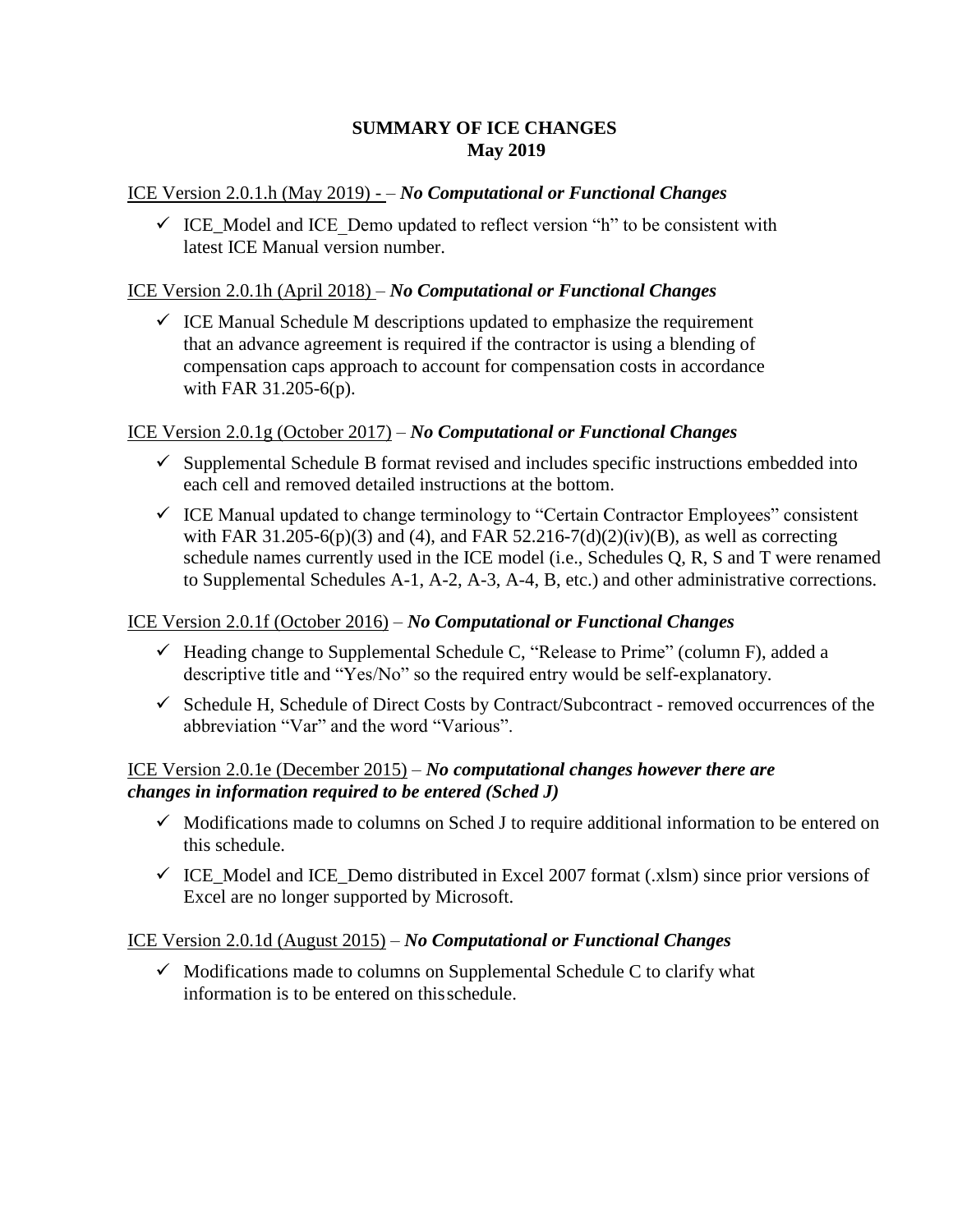## ICE Version 2.0.1c (June 2012) – *Includes Computational or Functional Changes*

- Renamed Sched Q  $(1 4)$  TO Suppl A  $(1 4)$  to reflect FAR 52.216-7 change.
- Renamed Sched S to Suppl O to reflect FAR 52.216-7 change.
- $\checkmark$  Changed format and renamed Sched T to Suppl B to reflect FAR 52.216-7 change.
- $\checkmark$  Modified Sched J to require reporting of all subcontracts awarded under flexibly priced prime contracts by contract type.
- $\checkmark$  Modified Sched K to compute the Material Overhead if a Material Overhead rate is included in the submittal.
- Removed Sched P Computation of Allowable IR&D/B&P Costs (no longer required).
- Removed Sched R Reconcil. of Claim to Corporate Tax Return (no longer required).

## ICE Version 2.0.1b (September 2010) – *No Computational or Functional Changes*

 $\checkmark$  Added columns to Sched J to allow collection of information pertaining to subcontract delivery order identification and subcontract period of performance.

## ICE Version 2.0.1a (September 2009) – *No Computational or Functional Changes*

- $\checkmark$  Spelling corrections in ICE\_Model and ICE\_Demo
- $\checkmark$  Minor revision to display settings to improve textbox display in Excel 2007
- $\checkmark$  Reference change in note 2 on Sched I

# ICE Version 2.0.1 (June 2009)

 $\checkmark$ 

- $\checkmark$  Corrects computational errors relating to:
	- o Application of Value-Added G&A
	- o Overhead Cost of Money Application when Fringe is in the OverheadBase
	- o Fringe in Overhead Base at Claimed vs. G/L Amount.
	- o Fringe on IR&D/B&P being Included in G&A/Per GL Column (on Sched B) when Fringe is Applied as an Intermediate Allocation
	- o Cost of Money on IR&D/B&P Material is not Properly Moved into the G&A Cost of Money Pool

## ICE Version 2.0.0 (May 2008)

- $\checkmark$  Adds capability to handle multiple indirect, intermediate, and cost of money pools:
	- up to five final overhead pools (with labor dollars as the allocation base),
	- a material handling pool (with material and/or subcontract dollars as the allocation base),
	- a fringe pool (as either an intermediate allocation or a final rate),
	- up to six intermediate pools, and
	- up to seven cost of money rates.
- $\checkmark$  Incorporates a Setup sheet to simplify the process of customizing ICE to reflect your accounting practices